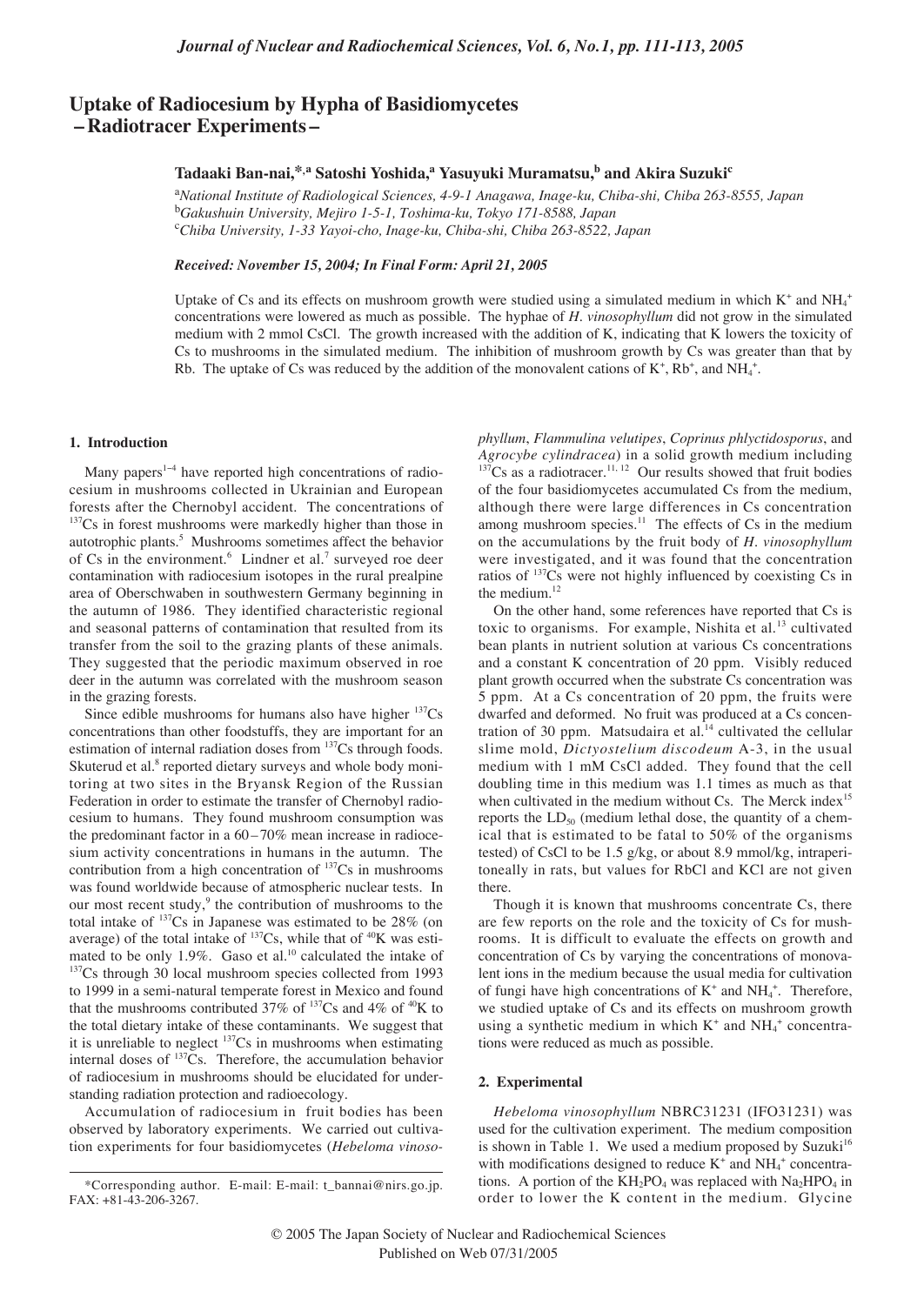## **112** *J. Nucl. Radiochem. Sci., Vol. 6, No. 1, 2005* Ban-nai

### **TABLE 1: Components of Media**

| Maltose                             | 40g              |
|-------------------------------------|------------------|
| Glycine                             | 1 <sub>g</sub>   |
| $KH_2PO_4$                          | 0.14g            |
| $Na2HPO412H2O$                      | 2.7g             |
| $MgSO_4$ 7H <sub>2</sub> O          | 0.3 <sub>g</sub> |
| FeSO <sub>4</sub>                   | $0.01$ g         |
| CaCl <sub>2</sub>                   | $1 \text{ mg}$   |
| ZnSO <sub>a</sub> 7H <sub>2</sub> O | $0.3 \text{ mg}$ |
| CuSO <sub>4</sub> 5H <sub>2</sub> O | $0.1$ mg         |
| MnSO <sub>4</sub> 5H <sub>2</sub> O | $0.1$ mg         |
| $(NH_4)_{6}Mo_7O_24H_2O$            | $0.02$ mg        |
| Thiamin                             | $0.5 \text{ mg}$ |
| Nicotinamide                        | $0.1$ mg         |
|                                     |                  |

Distilled Water 1 L

 $(H_2NCH_2COOH)$  was added in exchange for NH<sub>4</sub>Cl in order to reduce  $NH_4^+$  in the medium. We assumed that cells uptake glycine through different channels from the NH<sub>4</sub><sup>+</sup> channels since glycine is an organic substance. Cells can make  $NH_4^+$ from glycine in the cell by using glycine synthase (see eq 1).<sup>17</sup> Therefore, the amount of glycine was decided by equating the nitrogen content to the NH4Cl content and assuming that all glycine in the medium was converted into  $NH<sub>4</sub><sup>+</sup>$ . The amount of Ca was reduced in order to prevent the precipitation of Ca phosphate in the medium.

$$
H_3^+ NCH_2COO^- + H_4 \text{ folic acid} + NAD^+ \rightarrow
$$
  
CO<sub>2</sub>+NH<sub>4</sub><sup>+</sup>+5,10- methylene H<sub>4</sub> folic acid+NADH (1)

Concentrations of  $K^+$ ,  $Rb^+$ ,  $Cs^+$ , and  $NH_4^+$  in several medium solutions were controlled by adding additional amounts of KCl, RbCl, CsCl, and NH4Cl (see Table 2). We refer to the basic medium without the additional chlorides as "blank medium." The amount of K in the blank medium was successfully reduced to 1/25 of that in the medium that we had used previously.8 Each medium solution was sterilized by filtration through a membrane filter. We poured 25 mL of each medium solution into bottles (50 mL) and added the radiotracer,  $^{137}Cs$ (661.7 keV, half life:  $30.07$  y), as <sup>137</sup>CsCl. Since the <sup>137</sup>Cs used was carrier-free, the amount of elemental Cs added as  $^{137}Cs$ was negligible. Two or three bottles were prepared for each medium solution. The fungus was pre-cultivated on the medium in a petri dish. After pre-cultivation, the fungus with its accompanying medium was taken out using a cork borer and placed on the medium in the bottles. After incubating the bottle contents at 25 °C for three weeks, the hyphae were removed using tweezers. The hyphae were washed with radiotracer-free medium by placing them on a membrane filter in a suction funnel.

**TABLE 2: Extra Salt in Medium (medium name in paper)**

| 1) nothing                                        | (Blank medium)                                       |
|---------------------------------------------------|------------------------------------------------------|
| $2)$ 0.2 mmol NH <sub>4</sub> Cl                  | $(0.2 \text{ mmol NH}_{4}Cl \text{ medium})$         |
| $3)$ 2.0 mmol NH <sub>4</sub> Cl                  | $(2.0 \text{ mmol} \text{ NH}_{4}Cl \text{ medium})$ |
| $(4)$ 0.2 mmol KCl                                | $(0.2 \text{ mmol KCl medium})$                      |
| 5) 2.0 mmol KCl                                   | $(2.0 \text{ mmol KCl medium})$                      |
| $6)$ 0.2 mmol RbCl                                | $(0.2 \text{ mmol} \, \text{RbCl} \, \text{medium})$ |
| 7) 2.0 mmol RbCl                                  | $(2.0 \text{ mmol} \text{ RbCl} \text{ medium})$     |
| 8) 0.2 mmol CsCl                                  | $(0.2 \text{ mmol} \text{ CsCl} \text{ medium})$     |
| $9)$ 2.0 mmol CsCl                                | $(2.0 \text{ mmol} \text{ CsCl} \text{ medium})$     |
| $10)$ 1.0 mmol CsCl + 1.0 mmol KCl                | $(1 \text{ mmol CsCl+KCl medium})$                   |
| 11) 1.0 mmol $CsCl + 1.0$ mmol NH <sub>4</sub> Cl | $(1 \text{ mmol CsCl} + NH4Cl \text{ medium})$       |



**Figure 1.** Growth of hyphae of *Hebeloma vinosophyllum* in various media. Arithmetic mean (●) and range of standard deviation (solid lines). Original data are shown by ◆, if only two data are available.

The hyphae were placed in polyethylene vials and weighed. The concentrations of  $137Cs$  in hyphae were determined by means of a NaI scintillation counter (Aloka ARS-380). Decay corrections were made at the start of the measurement. The concentration ratio was calculated as "activity of  $137Cs$  in hyphae of mushroom (Bq/g, wet wt.)" divided by "activity of  $137Cs$  in medium (Bq/g, wet wt.)".

#### **3. Results and Discussion**

**Effect on growth of hyphae.** The hyphal growth in various medium solutions is shown in Figure 1. The growth of the hyphae is usually described as an extension or weight increase of the hyphae; we used the wet weight increase in this report. The growth of *H. vinosophyllum* in 0.2 mmol NH<sub>4</sub>Cl medium and 2 mmol KCl medium was larger than that in the blank medium. Addition of  $NH_4$ <sup>+</sup> and  $K^+$  promoted the growth of hyphae.

No hyphal growth in 2 mmol CsCl medium was observed by visual inspection. The hyphal growth in 0.2 mmol CsCl medium was less than that in the blank medium. The growth was inhibited by increasing the Cs concentration of the medium. Hyphae grew in the media that contained more than 2 mol Cs if there were sufficient amounts of  $NH_4^+$  and  $K^+$  present.<sup>18</sup> Hence, not only the toxicity of Cs but also the low  $NH_4^+$  and  $K^+$ levels contributed to the inhibition of hyphal growth.

The hyphal growth in the 1 mmol  $CsCl + KCl$  medium was larger than that in the 0.2 mmol CsCl medium. In terms of low K content, the hyphal growth in 1 mmol CsCl medium should be less than that in 0.2 mmol CsCl medium. Our results indicate that the toxicity of  $Cs<sup>+</sup>$  decreased with the addition of  $K<sup>+</sup>$ . We thought that the obstruction by Cs of enzyme activities was one of the causes for the growth inhibition of mushrooms by Cs. Some enzymes, such as rabbit liver fructose-1,6-bisphosphatase,<sup>19</sup> have been found to lose activity in the presence of Cs rather than K. The influence of Cs increased as the ratio of Cs to K increased.

The hyphal growth of *H*. *vinosophyllum* in 0.2 mmol CsCl medium was less than that in 0.2 mmol RbCl medium. The hyphae of *H*. *vinosophyllum* in 2 mmol RbCl medium grew slightly while the hyphae in 2 mmol CsCl medium did not grow at all. The hyphal growth was inhibited more strongly by Cs than by Rb.

**The effect of the cultivation medium on the concentration ratio of 137Cs.** The concentration ratio is one parameter that shows the uptake of elements from a medium to an organism. The results for the concentration ratio of <sup>137</sup>Cs in hyphae cultivated in various medium solutions are shown in Figure 2.